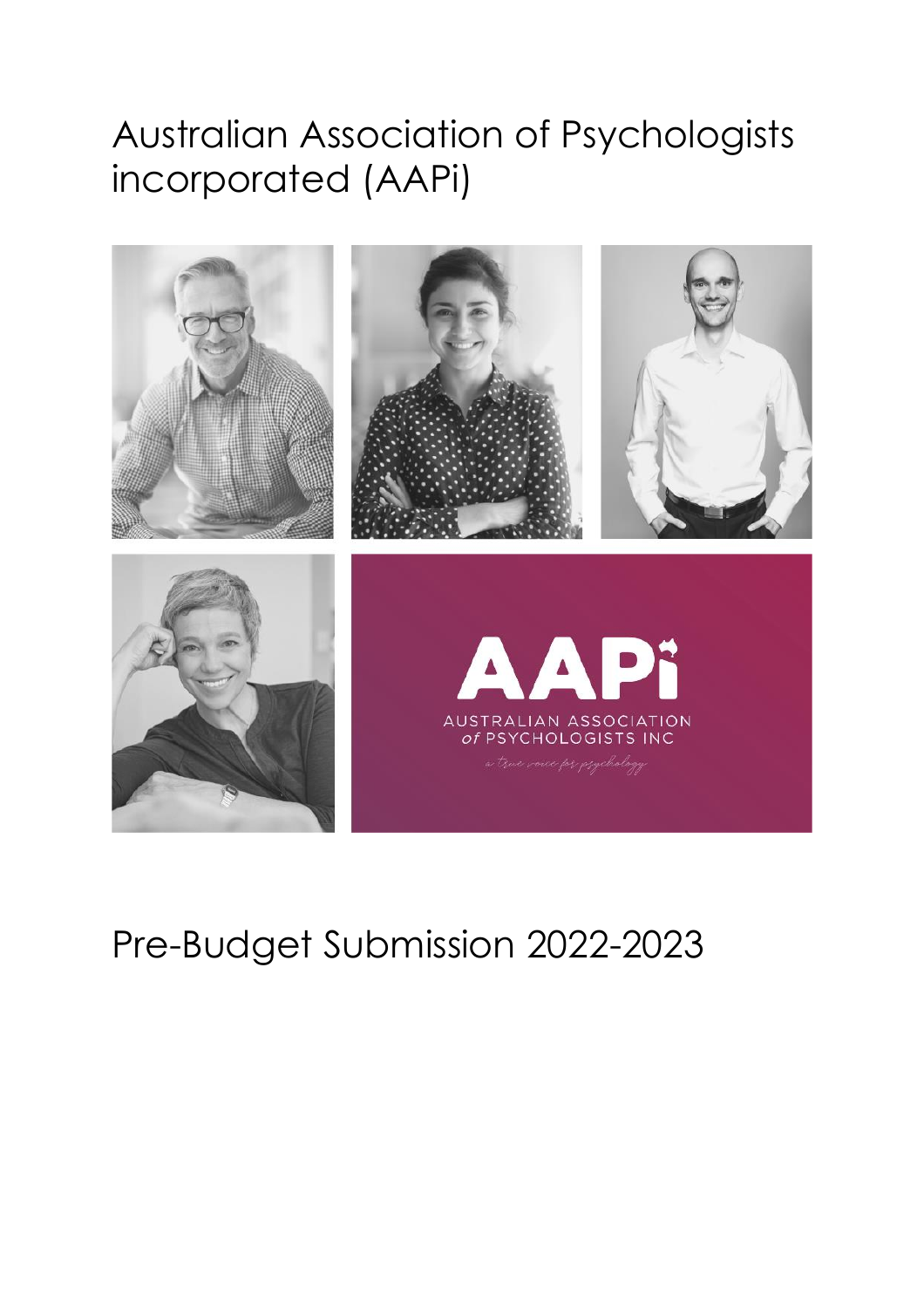

The Australian Association of Psychologists incorporated (AAPi) thanks the Federal Government for the opportunity to provide information and recommendations for the 2022-23 Federal Government Budget.

As we are starting to see what we expect will be a huge spike in mental health challenges ranging from presenteeism through to self-harm, it is essential that priority is given to making highly skilled mental health professionals accessible to Australians.

We have already seen a growing trend in anxiety, and indicators of PTSD and depression. Australia needs to start flattening the mental health curve urgently. We simply cannot afford another national crisis and the long-term, far reaching effects on our health, economy, society, and education.

AAPi represents psychologists traversing a wide range of areas of practice around the country who are on the front line.

Using these insights, we would urge the federal government to strongly consider our recommendations to address a developing national mental health crisis.

Sincerely,

Egan Carrison

Tegan Carrison Executive Director Australian Association of Psychologists Inc

Phone 0488770044 Email [admin@aapi.org.au](mailto:admin@aapi.org.au) Website [www.aapi.org.au](http://www.aapi.org.au/) Postal Address PO Box 107 North Melbourne, Vic 3015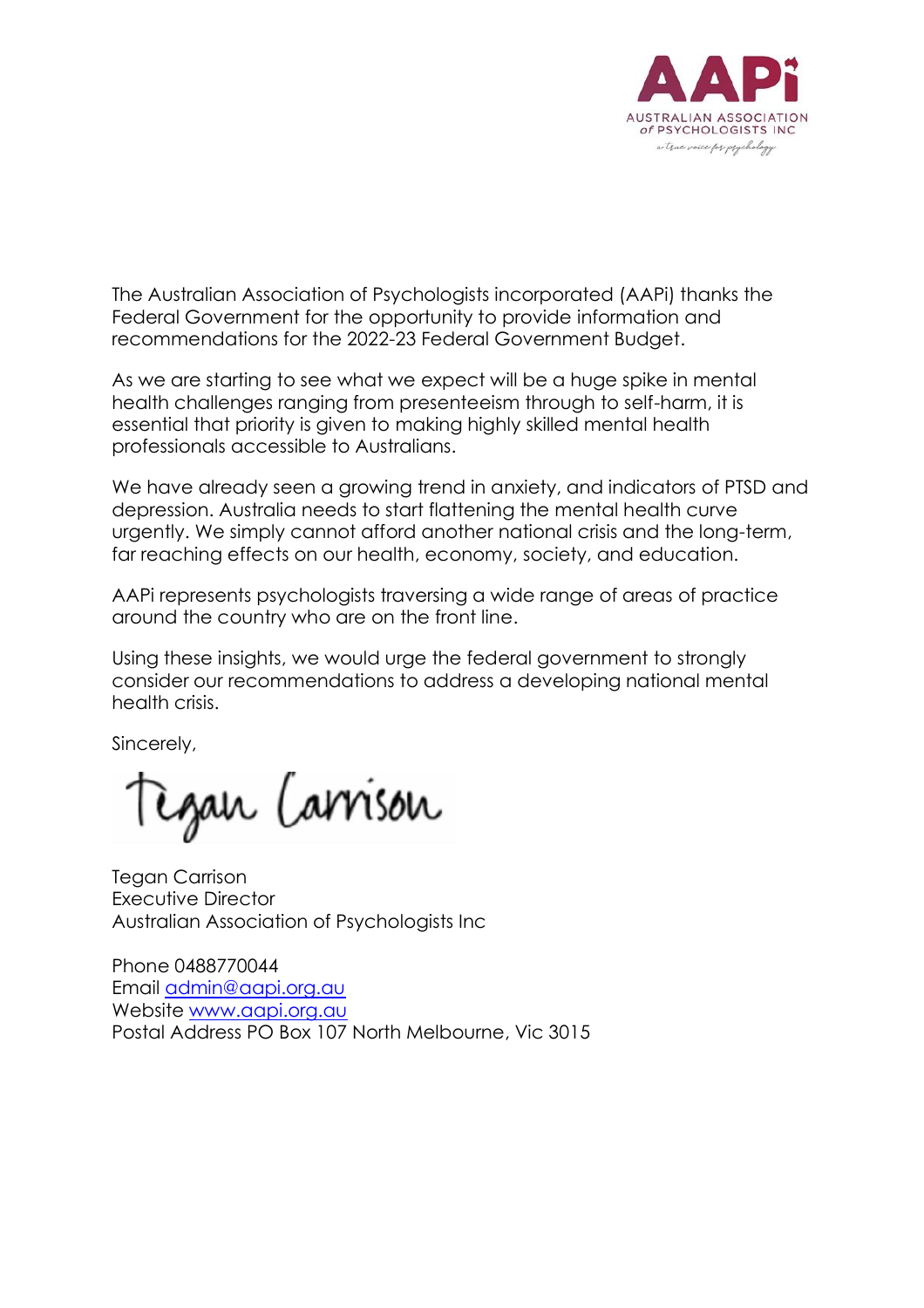

# **Summary of Recommendations**

We recommend four initiatives that will quickly address this, in a cost-effective and powerful way:

- 1. One-tier Medicare rebate for the clients of all registered psychologists in Australia.
- 2. Raise the Medicare rebate to \$150 per session to allow for greater access, to facilitate more bulk billing, and to enable appropriate treatment rather than an inadequate psychological health care response.
- 3. Implementing the Productivity Commission recommendation for up to 40 rebated sessions per annum.
- 4. Establish a 'Provisional Psychologist' Medicare rebate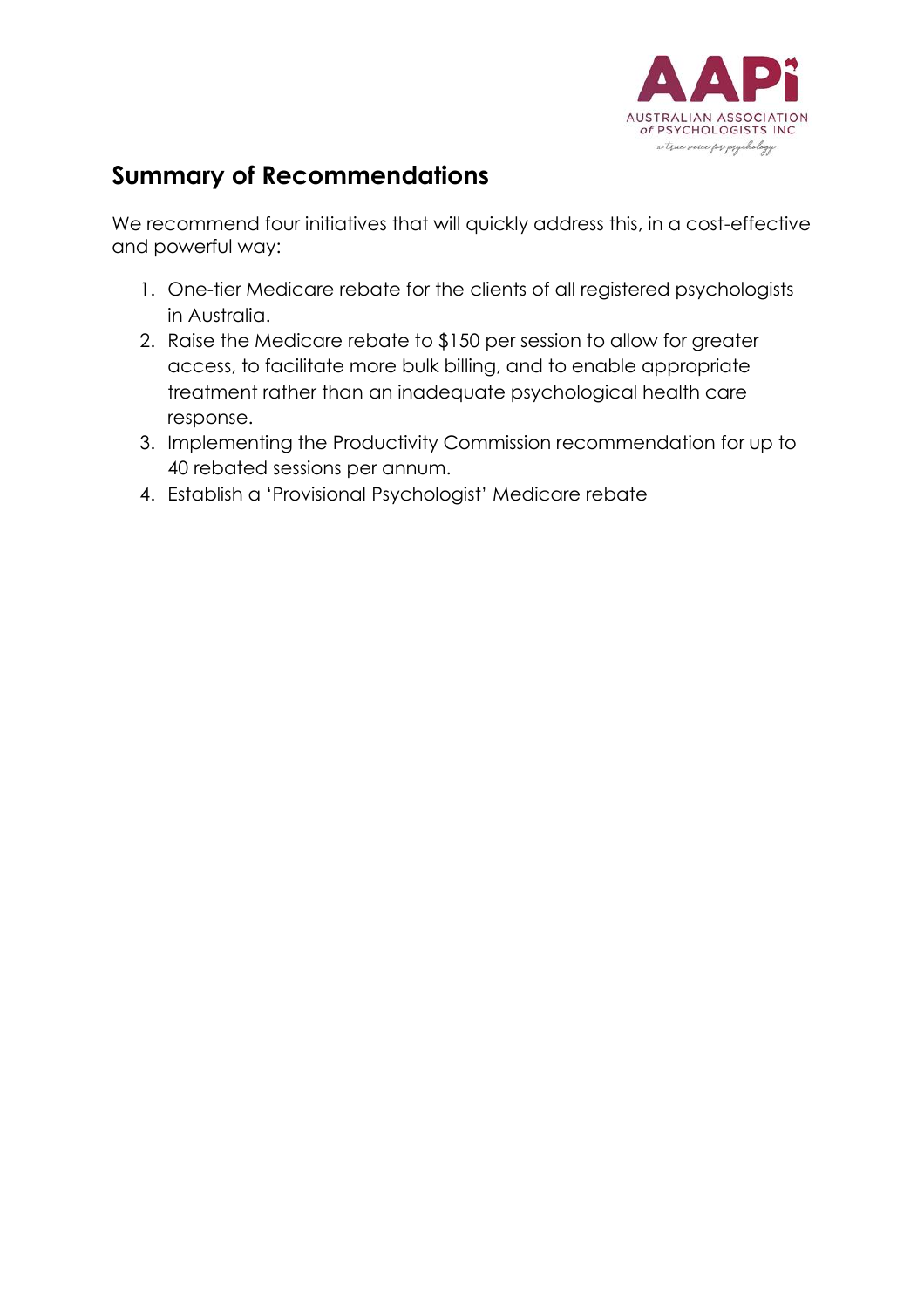

## **1. One-tier Medicare rebate for the clients of all registered psychologists in Australia**

The Medicare system currently puts psychologists into two different categories that see them on two different rebate amounts for patients.

The current two-tier Medicare system is fundamentally flawed and needs to be immediately discontinued. Predicated on false assumptions and lack of any supporting evidence, AAPi seeks for this government to implement a one-tier system to improve access to vital mental health services.

AAPi is concerned that the inequity of the two-tier system has led to misinformation about the skills of all psychologists and restrictive access for the public to psychological services. Some examples of where this occurs are in Government businesses such as Centrelink, Department of Veteran Affairs, the public sector including hospitals and health services and private health funds.

Especially at a time when Australians need access to skilled psychologists, improving access is very literally, critical.

#### One profession yet two rebate levels

In 2006 the Australian Government implemented health reforms that saw psychological services included in Australia's Medicare system under the Better Access Scheme. The Medicare items for psychologists under Better Access were drafted into two categories: clinical psychology services and general psychology services. This became the two-tiered model that provides higher rebates for clinical psychologist's clients (\$128.40 for a 50-minute session) and a lower rebate for the clients of all other registered psychologists (\$87.45 for a 50-minute session).

This division has created significant inequitable access to mental health treatment for the Australian public and discord within the psychology profession. Medicare items are generally linked to the service provided, rather than the qualifications of the professional providing the service, so psychology has become an anomaly. This anomaly has had serious financial consequences for consumers.

The system suggests that the 30% of psychologists deemed 'clinical psychologists' should attract a higher level of Medicare funding than the remaining 70% who are 'registered psychologists' or have endorsement in areas of than clinical psychology and provide the same service to the same client population, client condition type and severity. The scientific literature supports the position of AAPi, and clearly demonstrates that there is no difference, and rather that all registered psychologists are capable of providing the same level of psychological services.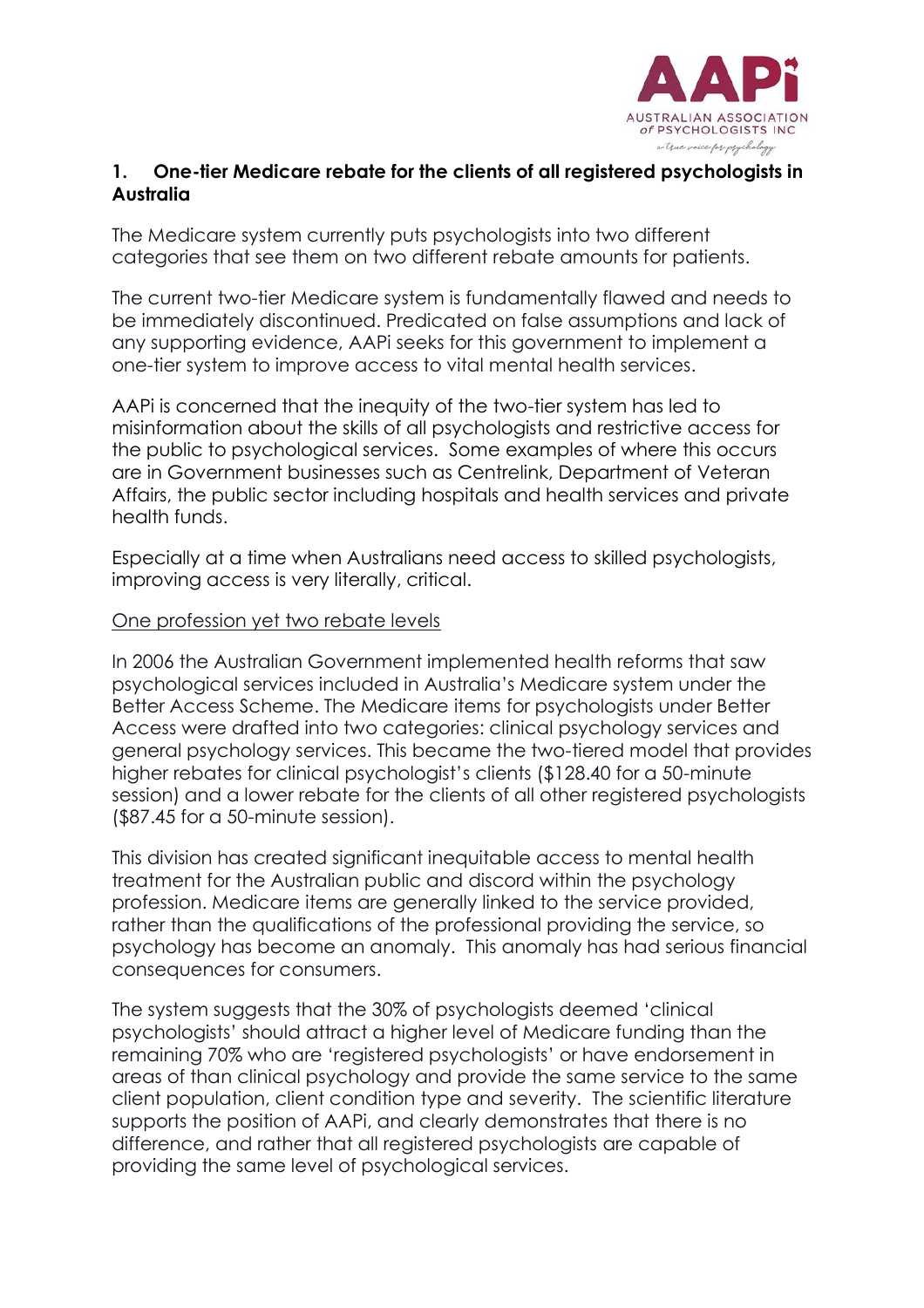

The two-tier rebate pushes the Australian population toward 30% of psychologists, exacerbating waiting times and limiting accessibility. While those Australians who see the 70% of psychologists on the lower rebate, have a greater expense which creates further stress when seeing a psychologist should only ease burdens.

## Mistaking Area of Practice Endorsement for Area of Practice

Psychologists practice within their scope of experience and the current twotier system has erroneously confused area of interest with area of competency. All psychologists must complete APAC accredited degrees to qualify for national registration. These courses must teach the same set of core competencies. Psychologists may then diversify their practice into different areas of psychology such as forensic or educational/developmental by attending specific training, engaging in further study, or gaining employment in certain areas. For example, typically forensic psychologists were drawn to working in the juvenile justice system; clinical psychologists were drawn to working in hospital and psychiatric settings; educational and developmental psychologists were drawn to working in schools or working with people along the lifespan. This does not equate different skill sets or competencies. Psychologists are psychologists.

All psychologists complete a minimum six-year sequence of education and training. All psychologists must initially complete a four-year APAC-accredited sequence in psychology. To become registered and be able to use the title 'psychologist' they must complete one of the following programs:

- an approved postgraduate degree (such as a two-year Masters in one of the 9 areas of endorsement) or higher (such as a three or four year Doctorate); or
- a 5+1 internship program (a fifth year of study and one year of on-thejob supervised practice); or
- a 4+2 internship program (two years of on-the-job supervised practice). This pathway will cease in 2027.

The Psychology Board of Australia (PsyBA) currently recognises 9 areas of practice endorsement within the psychology profession. These include;

- 1. Clinical neuropsychology
- 2. Clinical psychology
- 3. Community psychology
- 4. Counselling psychology
- 5. Educational and developmental
- 6. Forensic psychology
- 7. Health psychology
- 8. Organisational psychology
- 9. Sport and exercise psychology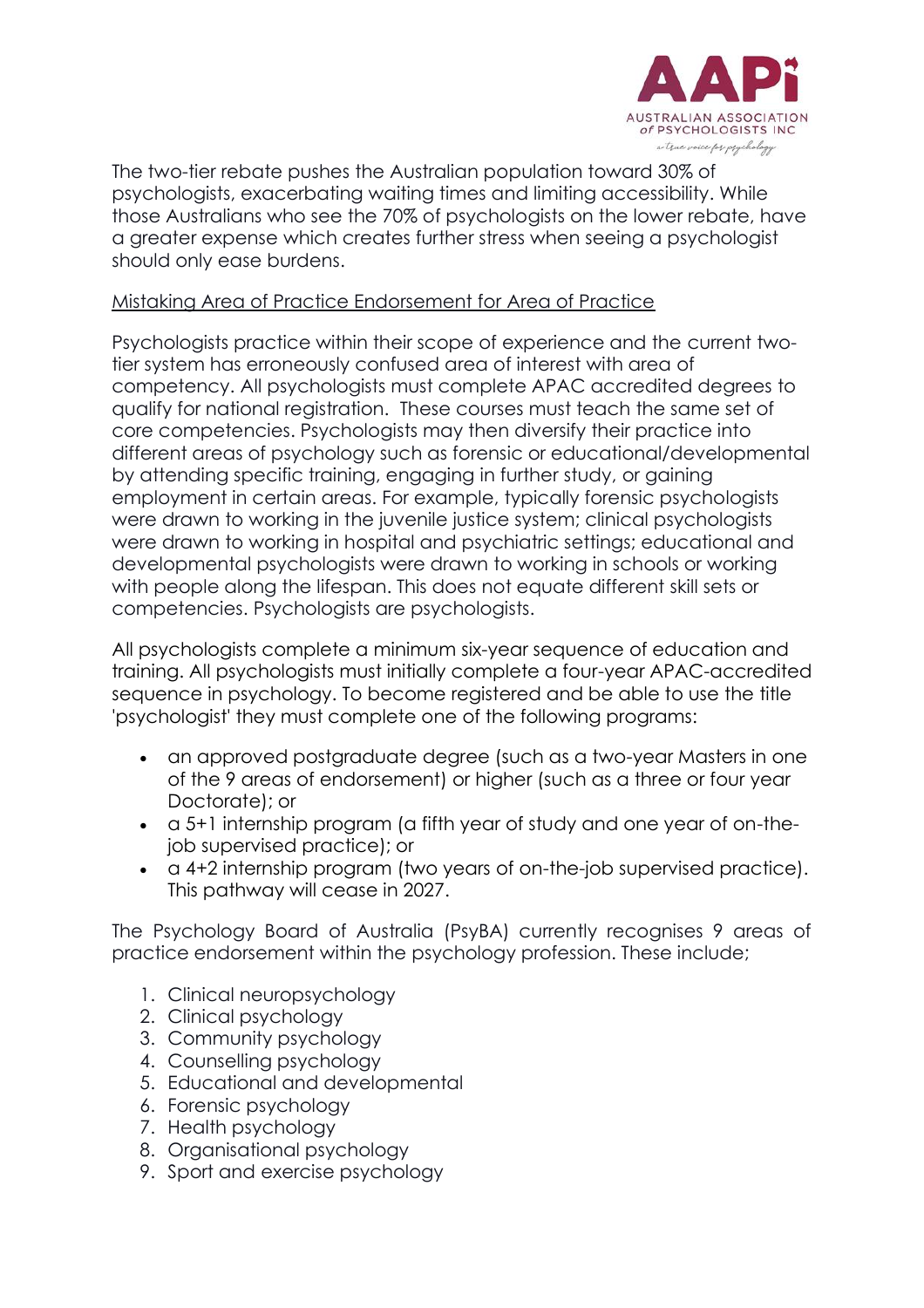

We believe it is unjust and unreasonable that psychologists who have completed a prodigious amount of education, training, and supervised practice cannot provide an equal rebate to their clients, simply because they are not clinically endorsed.

Many psychologists have completed the same Australian Qualifications Framework (AQF) level of training (or higher) as clinical psychologists and use the same psychological assessments, same therapeutic approaches, and work with the same client populations in the assessment, diagnosis, and treatment of all mental health conditions and severities.

Active Continuing Professional Development (CPD) and recent work experience are the best predictors of a psychologist's recent skill set. This does not limit, and neither should it, the ability of the psychologist to work in other workplace settings: the skills of a psychologist are generalisable across workplace settings as the fundamental core competencies are met via tertiary studies approved by the Australian Psychology Accreditation Council (APAC), an independent quality and standards organisation appointed by Australian Governments under the Health Practitioner Regulation National Law Act 2009 as the accrediting authority for the education and training of psychologists in Australia.

If a client is seeking an educational assessment, they may select to choose an Educational and Developmental Psychologist, however, if that psychologist has moved their area of interest to the therapeutic, counselling or clinical realm and is working with patients in a hospital setting, or working with clients in a private practice, and if they do not focus on educational assessments, then the endorsement is confusing and misleading to a member of the public who is seeking as assessment for their child.

### All Psychologists Share Core Competencies and Equivalent Treatment **Outcomes**

Research demonstrates that both registered psychologists and clinical psychologists achieved beneficial outcomes. At the same time, there is no evidence to support that clinical psychologists are better skilled at providing services than other psychologists. There is simply no evidence to warrant a difference in funding or endorsement. A notable research project commissioned by the Australian Government itself (Pirkis et al., 2011) clearly indicates that psychologists treating mental illness across all training pathways (operationalised through both tiers of Medicare Better Access), produce strong treatment outcomes for mild, moderate, and severe cases of mental illness (Jorm, 2011).

All psychologists provide the same service, to the same standards (as governed by their registration with AHPRA), and to the same population group. The dual Medicare rebate system has caused divisiveness in the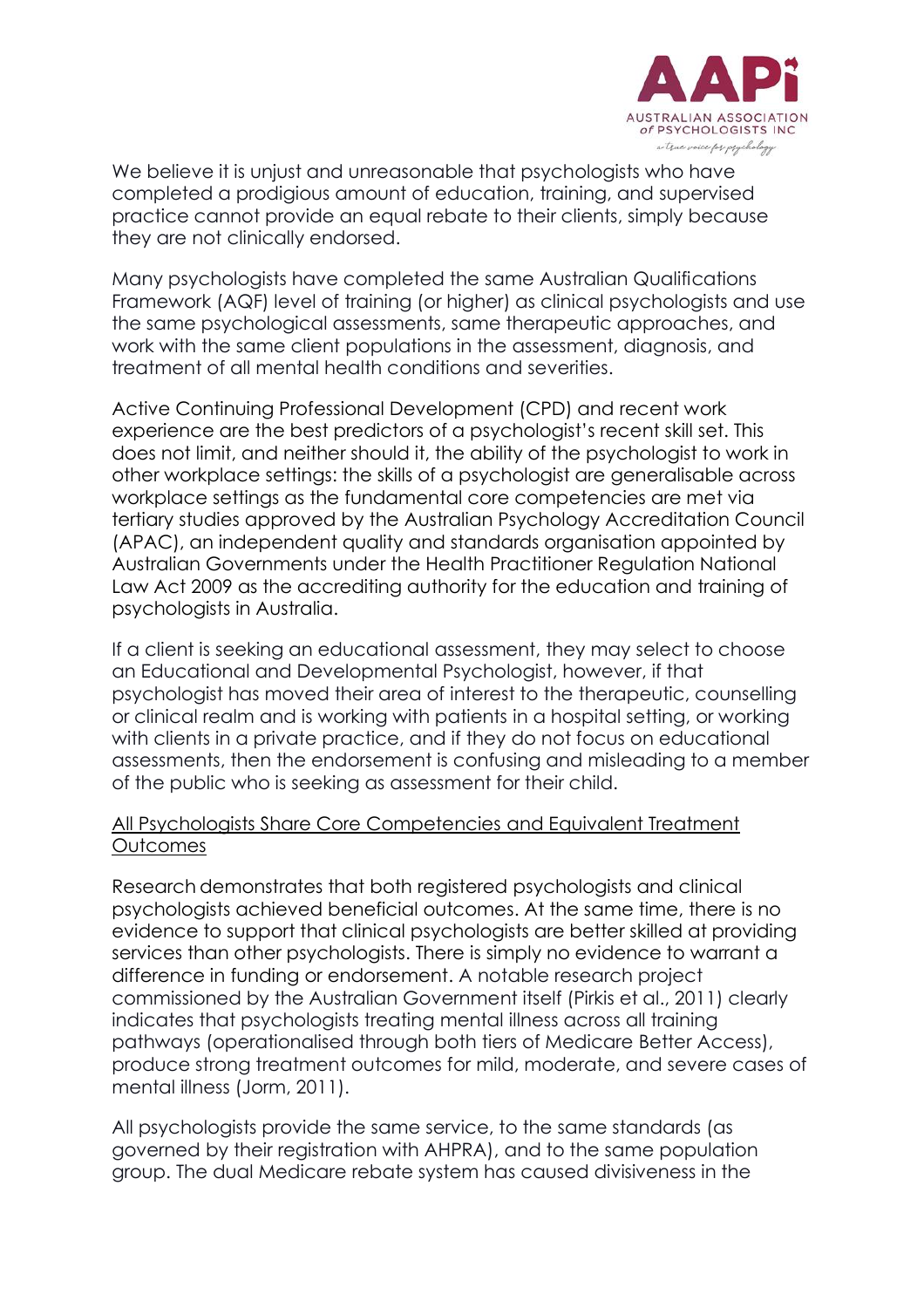

profession, financial disadvantage to the Australian public, misleading information to the Australian public, and restriction of psychological service provision to the Australian public.

Ultimately, it is the community members in need who are missing out. This erroneous notion of superior skills based on area of interest versus actual competency has additionally contributed severe negative impacts at an economic/financial level, on career viability and to the wellbeing of the psychology profession. Both clinical psychologists and all other psychologists have the same operating costs including insurance, registration fees, administration support, rent and continuing professional development requirements. In view of the accelerating need for mental health support for Australians, all psychologists need to be supported to continue delivering these vital services.

The current Medicare Benefits Schedule overlooks the real costs associated with accessing and delivering vital mental health support, shutting out many clients from psychologists' care when Australians need them most. Clients still need to pay more out of pocket due to the lower rebates eligible to most practitioners in the country. On average, they are paying \$175 each session to see a registered psychologist, and they are only able to claim back \$87.45 from Medicare. If they are seeing a clinical psychologist, they can claim back \$128.40. Many clients cannot afford these out-of-pocket expenses, so do not seek the help they need when they need it, nor for the appropriate duration required for adequate treatment. This keeps them untreated and perpetually unwell, so they return for services but are unable to receive adequate intervention because of the financial disparity.

Ultimately, this prevents Australians from accessing mental health support as we continue to deal with heightened levels of anxiety, depression, and stress. The federal government has tabled a major pandemic mental crisis plan following research that forecasts suicides directly related to the economic shutdown. The associated distress could outstrip direct deaths from the coronavirus by 10 times.

**Given that the government strongly recommends making mental health a priority, the rebate amount for all psychology services needs to be urgently increased.** We proposed that this amount is \$150 rebate for all psychologists with no differentiation regardless of area of practice endorsement, that has been shown to be solely a function of area of interest and not of competency nor of practice.

Now is the time to make these important changes before it too late, and we see a needless loss of life as predicted in recent suicide modelling. We are in the midst of a mental health crisis, as people not getting help in a timely manner this will lead to greater pressure on hospitals and other treatment facilities, not to mention the long-term, far-reaching effects on our national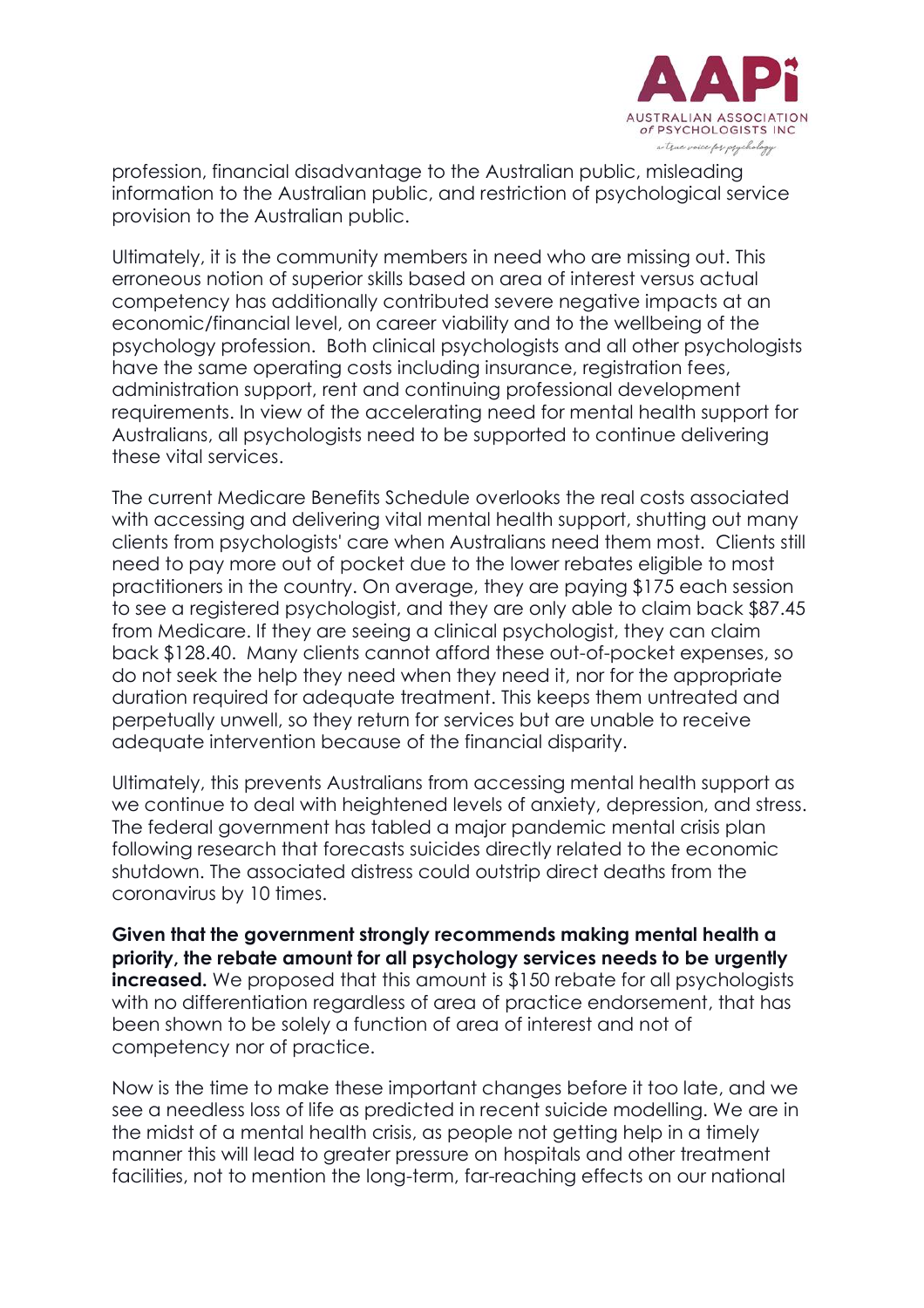

health, economy, society, and education. We need to start now to urgently flatten the mental health curve.

Psychologists need to be made more accessible to all Australians while ensuring psychologists can function with financial viability whilst they are providing their vital services.

### Additional Deleterious Impact in Regional Australia

Currently, the two-tiered system acts to limit or reduce the public's ability to see the psychologist of their choice in both practical and financial terms. Firstly, given that most psychologists operating in regional and rural areas are registered psychologists, their clients cannot receive affordable treatment as their urban counterparts, because a registered psychologist currently is only eligible to apply a lower rebate for their clients. Conversely, the majority of psychologists who hold an endorsement in clinical psychology, also live in urban areas. It was previously shown here that this endorsement erroneously entitles them to provide a different yet higher rebate amount to their clients, who are more likely to also live in urban areas. The two-tiered system also disadvantages people from culturally and linguistically diverse communities (including Aboriginal and Torres Strait Islanders), that often desire to access psychological services from bilingual/multilingual and culturally competent psychologists (Tan & Denson, 2019), yet if their treating psychologist does not hold an endorsement in clinical psychology, they too are subject to the same lower rebate.

The AAPi would like to strongly advocate that one Medicare rebate system be implemented for clients accessing psychological services. The AAPi simultaneously strongly cautions against the use of area of practice endorsement as a means of restricting client access to services as has recently occurred.

AAPi strongly opposes the endorsement process as an indicator of specialist skills and any additional Medicare rebate as the endorsement process solely measures area of interest and NOT area of competence nor area of practice. AAPi firmly believes the Australian public deserves accessible, affordable, and equitable mental health care.

All registered psychologists can treat the full range of mental health conditions from mild to severe and complex. *The treatment provided should be the only reason for applying a Medicare rebate, not the endorsement of the practitioner, and government funding should reflect this reality***.**

It is critical to urgently arrive at a solution that benefits both the Australian community and the psychology profession delivering these services. We need to remove barriers to the access and provision of mental health services and enable individuals to get the help they need from ALL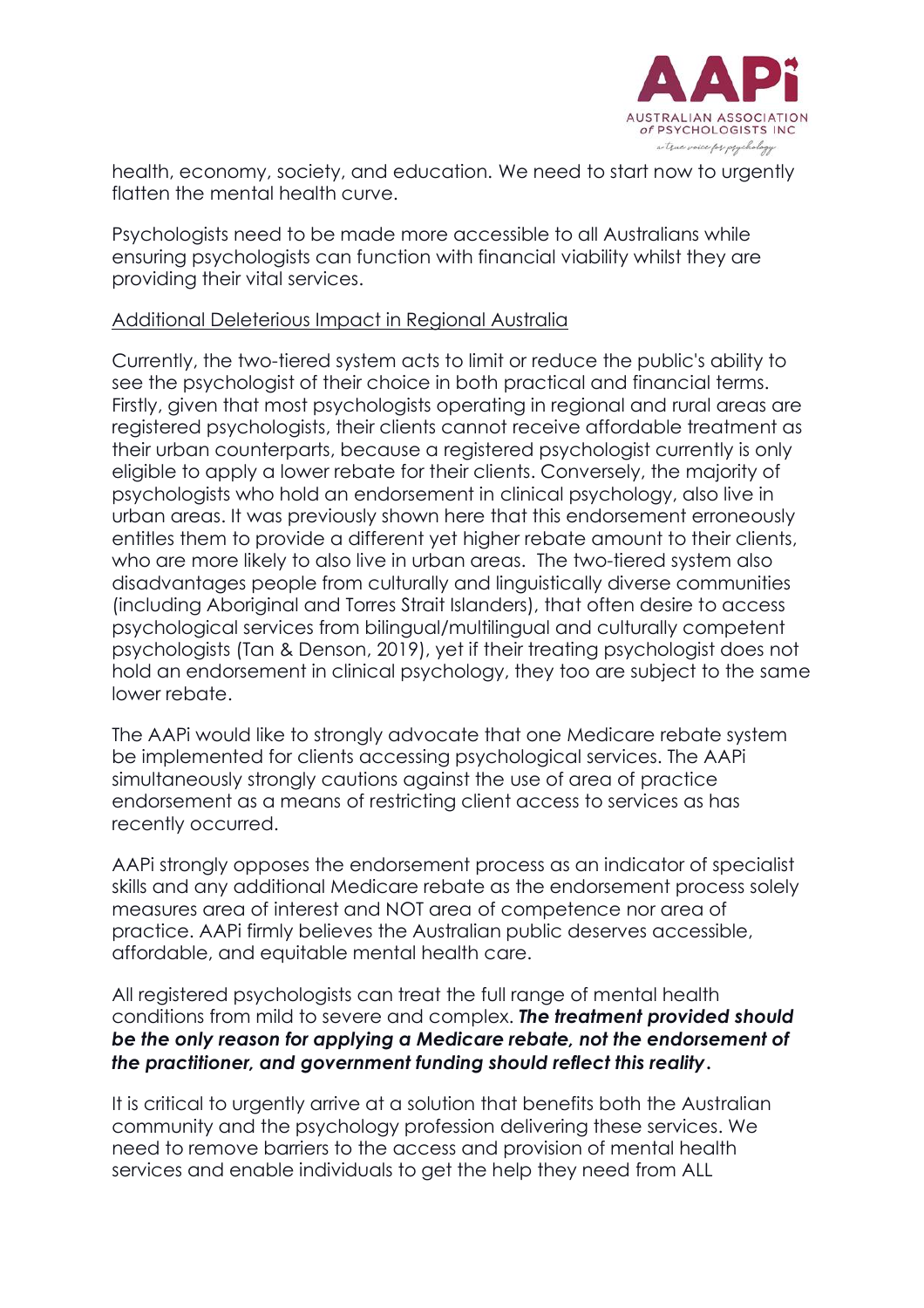

psychologists. Failing to do so will cause an even greater decline in the nation's mental health, as Australians must pay more out of pocket due to the lower rates eligible to 70% of practitioners in the country and thereby to each of their clients.

We have also written a petition that lists these advocacy items. At the time of writing, we have over 8,800 signatures, primarily from psychologists. The petition can be accessed below:

[https://www.change.org/p/department-of-health-minister-greg-hunt-one](https://www.change.org/p/department-of-health-minister-greg-hunt-one-telehealth-medicare-rebate-for-all-psychologists)[telehealth-medicare-rebate-for-all-psychologists](https://www.change.org/p/department-of-health-minister-greg-hunt-one-telehealth-medicare-rebate-for-all-psychologists)

#### **2. Raise the Medicare rebate to allow for greater access and facilitate more bulk billing**

Raising the Medicare rebate will enable more psychologists to bulk bill; it will enable more clients to stay in treatment so their condition is adequately treated; it will also retain more psychologists in the profession that has increasingly become financially unviable and professionally restrictive due to the aforementioned Medicare two-tier rebate complications.

The current Medicare rebate for psychology is insufficient to cover the true cost of care and this directly affects access of psychological services. This leaves the option of passing this on to the consumer, who often must choose between vital mental health care or other essentials of daily life or leaves psychologists with a financially unviable service. The financial challenge of providing care and covering costs, results in the psychologist being under undue financial distress or has them leaving the profession - often earning more in lower skilled areas of employment.

The current system is hindering career progression, income (due to the twotier Medicare rebate system), and employment opportunities. Many registered psychologists are getting so frustrated with the current structure that they are leaving the workforce. Considering that over 80% of registered psychologists are women, this is having a massive impact once again on female workers.

The Australian government purports to value mental health yet is placing at serious risk the occupational health and safety of psychologists, the service delivery professionals, and the ongoing flow to the Australian public.

The current Medicare rebate is set at \$87.45 for the majority of psychologists. This is insufficient for expert mental health care. The Medicare rebate for Psychology has only increased by \$2.65 since the inception of Better Access in 2006. This is far below inflation rates and does not reflect the significant and exorbitant costs of maintaining professional educational or registration requirements, let alone running a professional private practice. Private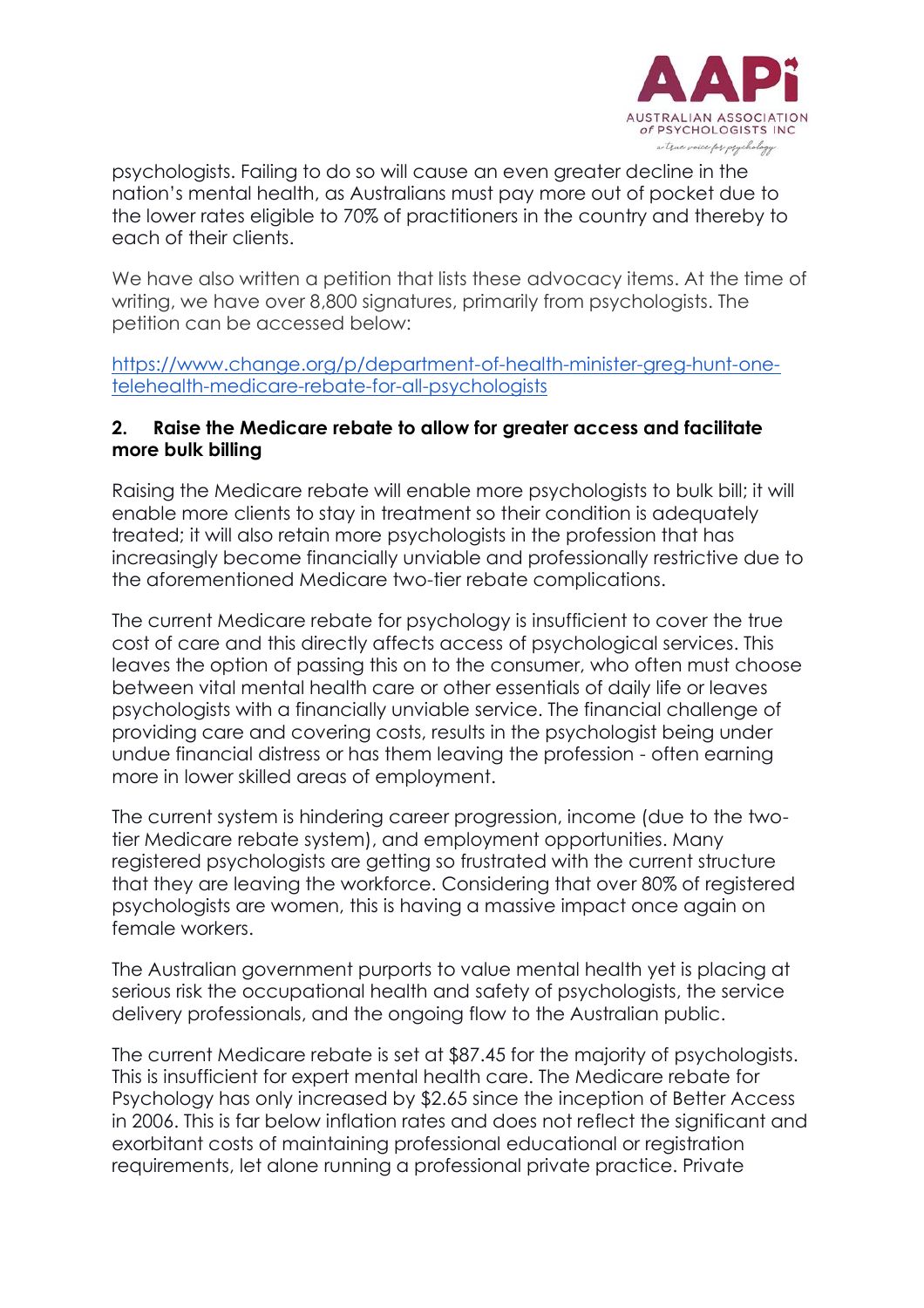

practice is the most accessible means of service provision for Australians and needs to be funded adequately.

We call on the government to raise the rebate to \$150 for a standard 50 minute session. This long-awaited higher rebate will assist those most vulnerable in making mental health services more accessible and encouraging more psychologists into private practice, which will help alleviate those areas with waiting lists, which is most definitely a problem in a high number of areas across the country.

AAPi conducted a Private Practice Survey in 2020 and 2021. Over **80% of respondents said they would bulk bill more if the rebate were raised to \$150.**

Affordable and accessible mental health care has been discussed in some detail in the media of late. As noted above, the other clear factor in the problem with bulk billing and the Medicare rebate is the erroneous, misleading, and destructive two-tier system that needs to be immediately terminated and replaced by one set of item numbers for all psychologists. The burden of the national mental health crisis is being propped up by a broken system. We need to move beyond a list of numbers on a Medicare Benefits Scheme, and look at the individuals who are suffering across Australia.

Increasing the rebate to \$150 for all psychologists will allow psychologists to bulk bill more clients while also attracting more psychologists into private practice thus reducing many of the barriers to accessing the expert mental health care that registered psychologists provide.

We call on the government to run through the modelling of the cost of this increase and compare it to the cost of what we will face with inaction and short-term band-aid solutions. The looming cost of a major mental health care crisis would far outstrip a sensible measure, such as what we are proposing.

#### **3. Implementing Productivity Commission recommendation for up to 40 sessions**

Much commentary has been written about the current increase to session numbers in the media. According to the Better Access finding, in 2016/17, only 4.64 sessions of the 10 allowable were accessed by Australians. Some sectors of the medical community point to this figure as a reason why session numbers should not be increased more widely. However, this fails to consider the myriad of reasons people have less than 10 sessions and completely ignores those who use well over this number.

For some that use less sessions, it is because their reason for presenting can be managed in a shorter number of sessions. Some find that by the time they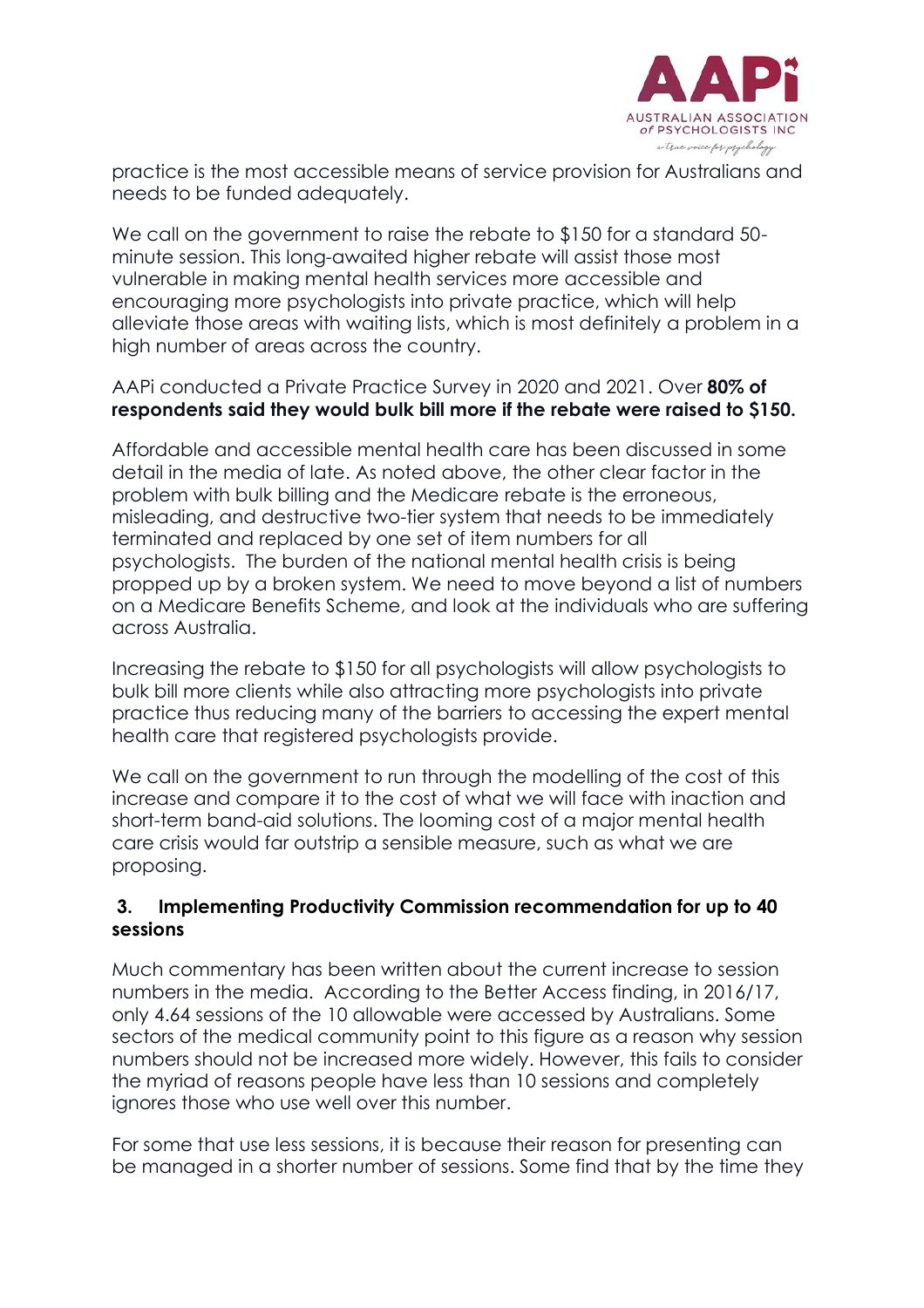

commence mental health assistance, the calendar year rolls over, and they have not reached their limit. Yet for many, it is the financial burden due to the low rebate applied to mental health providers – in particular, since over 70% of registered psychologists in Australia are only eligible for lower rebates due to a legislative mistake that we have shown above needs to be urgently rectified.

We advocate for self-referral to psychologists for rebatable sessions to remove the barriers for people seeking help. There are barriers that typically stop people from seeking support such as a GP referral or Mental Health Plan to access support.

There is also a substantial drop in people utilising their first 10 sessions once their Mental Health Plan requires them to go back to their GP after their 6th session to get another referral.

Through consultation with our membership base, we have identified that many members provide pro-bono services each year when clients' 10 rebated sessions run out. This is not reflected in the Medicare usage data.

Even though a small number of clients access over 10 sessions in a calendar year, these clients return year after year because they do not reach optimum treatment levels to resolve their illness because of the annual cap at 10 rebated sessions, representing 10 hours for serious/severe psychological conditions. This is simply not sensible nor sustainable, and in fact is irresponsible and re-traumatising. For some illnesses, this will require up to 40 sessions. If this treatment is provided, they will then exit treatment and be more able to engage fully and productively in the community, reducing disease burden. Providing adequate and consistent treatment will also reduce the pressure on emergency departments and mental health wards of hospitals.

The Australian Government should not be expecting individual providers to be propping up an underfunded system. This will result in financial distress for providers as well as increase their risk of burnout. Many psychologists have pared back their work because of the impact of pandemic on their wellbeing and that of their families. This is a serious occupational health and safety risk for psychologists and becoming more evident with each passing year and particularly during the Covid-19 pandemic.

#### **4. Establish a 'Provisional Psychologist' Medicare rebate**

As of December 2021, there are over 6,400 provisional psychologists available in Australia. Provisional psychologists are at a minimum, four or five-year education psychologists, embarking on a final period of 'supervised practice', overseen and mentored by a qualified psychologist. They have studied across each of the competencies required for registration and are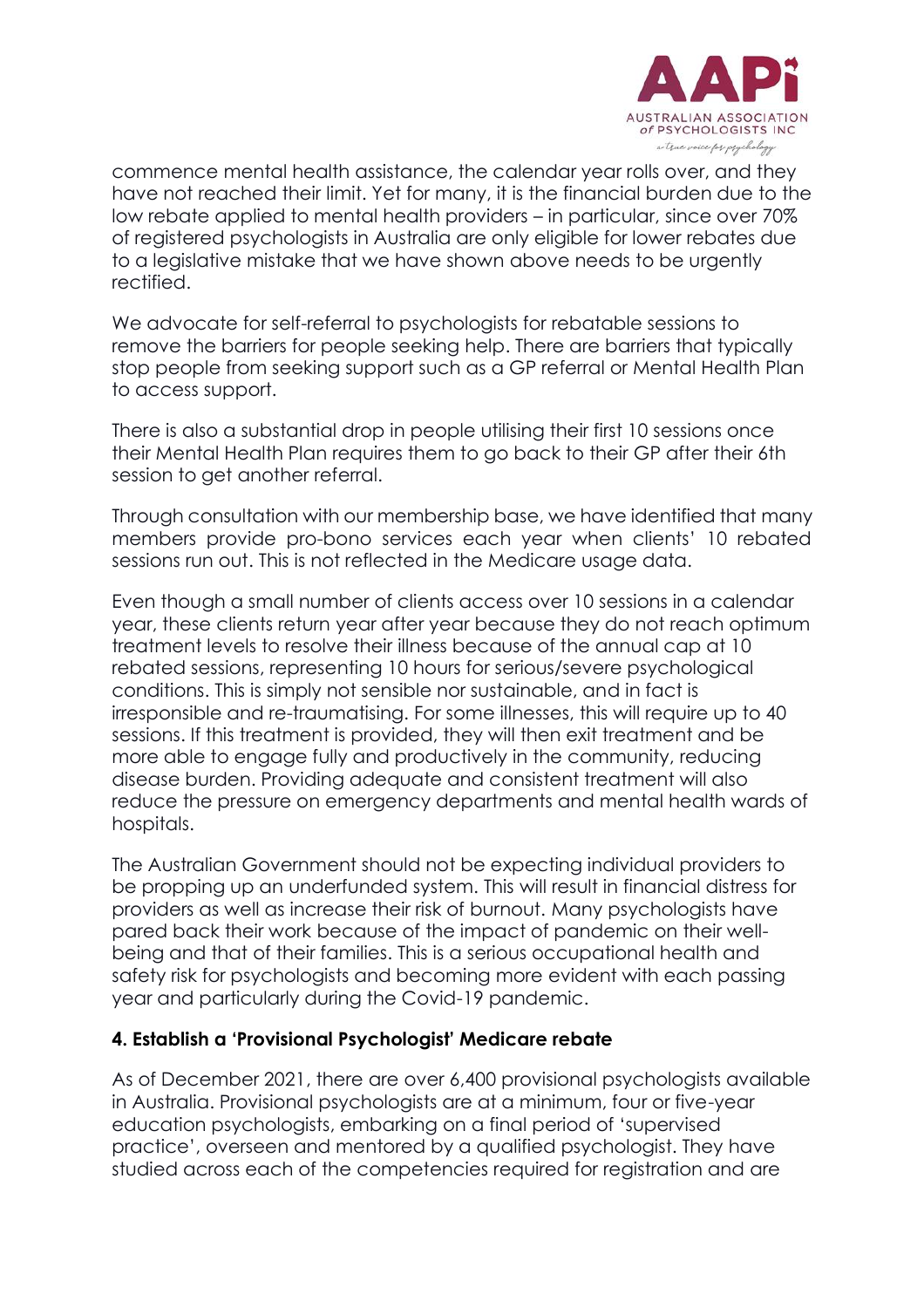

gaining relevant experience and supervision to meet full registration requirements.

At present, a significant proportion of provisional psychologists engage in unpaid employment to meet their requirements for full registration. Given the increasing demand for psychology services and increasing waiting lists to access psychologists, we believe the deployment of provisional psychologists is an ideal solution to not only the provision of an adequate service from a trained psychologist with the benefit of a supervisor, but to also increase the value of the psychologist in the payment for their valuable services, for which they have invested significant funding to complete their tertiary qualifications and supervision process. Having a 'provisional psychology' Medicare rebate will enable this strategy and its benefits.

In essence, the Australian government has over 6,000 university trained mental health professionals available at your fingertips, to address the growing need for mental health support that goes beyond an urgent phone call to a helpline.

Creating a provisional psychologist Medicare rebate will provide an assured funding stream to allow for more placement opportunities, reducing the current bottleneck in advancing students into fully qualified psychologists.

We are calling on the Government to support these future mental health experts in their training and development whilst also providing the community with an affordable option for Medicare rebated services. Tapping into our future mental health professionals to support the current crisis is the ideal solution.

With appropriate funding, AAPi can provide a 'Provisional Psychology Better Access' pilot project before rolling out a wider scheme.